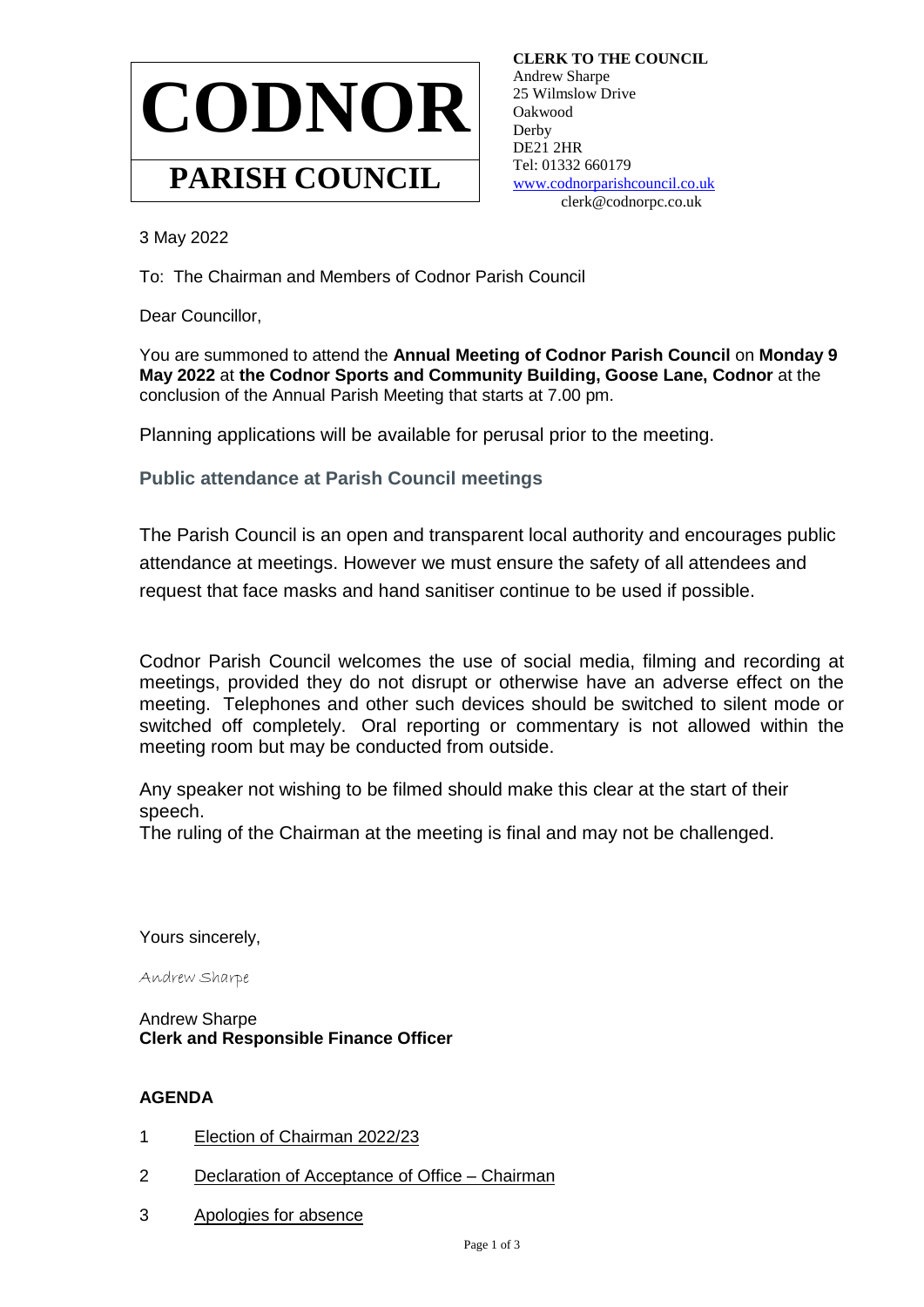- 4 Public Speaking (15 Minutes)
	- (a) A period of not more than 15 minutes will be made available for members of the public and members of the Council to comment on any matter.
	- (b) If the Police, a County Council or District Council member is in remote attendance they will be given the opportunity to raise any relevant matter.
	- (c) Members declaring an interest other than a Disclosable Pecuniary Interest who wish to make representations or give evidence under the National Association of Local Councils' (NALC) Code of Conduct shall do so at this stage.

**RECOMMENDED** to note or action the matters raised in public speaking be approved.

## 5 Election of Vice-Chairman 2022/23

6 Dispensations

To report any dispensations granted by the Clerk under the agreed procedures and to consider any further requests received.

7 To determine which items, if any, of the Agenda should be taken with the public excluded

**RECOMMENDED** that no items be considered with the press and public excluded other than those already identified on the agenda.

8 To approve the Minutes of the Meeting held on 4 April 2022

**RECOMMENDED** that the minutes of the meeting held on 4 April 2022 be approved as a true record and signed by the Chairman in due course.

- 9 Appointment of a Financial & Investment Sub-Committee and a Footpaths & Open Space Working Party.
- 10 Appointment of Leader of the Council
- 11 Chairman's Announcements

To receive a report from the Chairman.

**RECOMMENDED** that the report be noted.

12 Leaders Report

To receive a report from the Leader.

**RECOMMENDED** that the report be noted.

- 13 Parish Council Items for Decision/Action/Updates
	- (a) Annual Report
	- (b) Update on projects
	- (c) Jubilee events